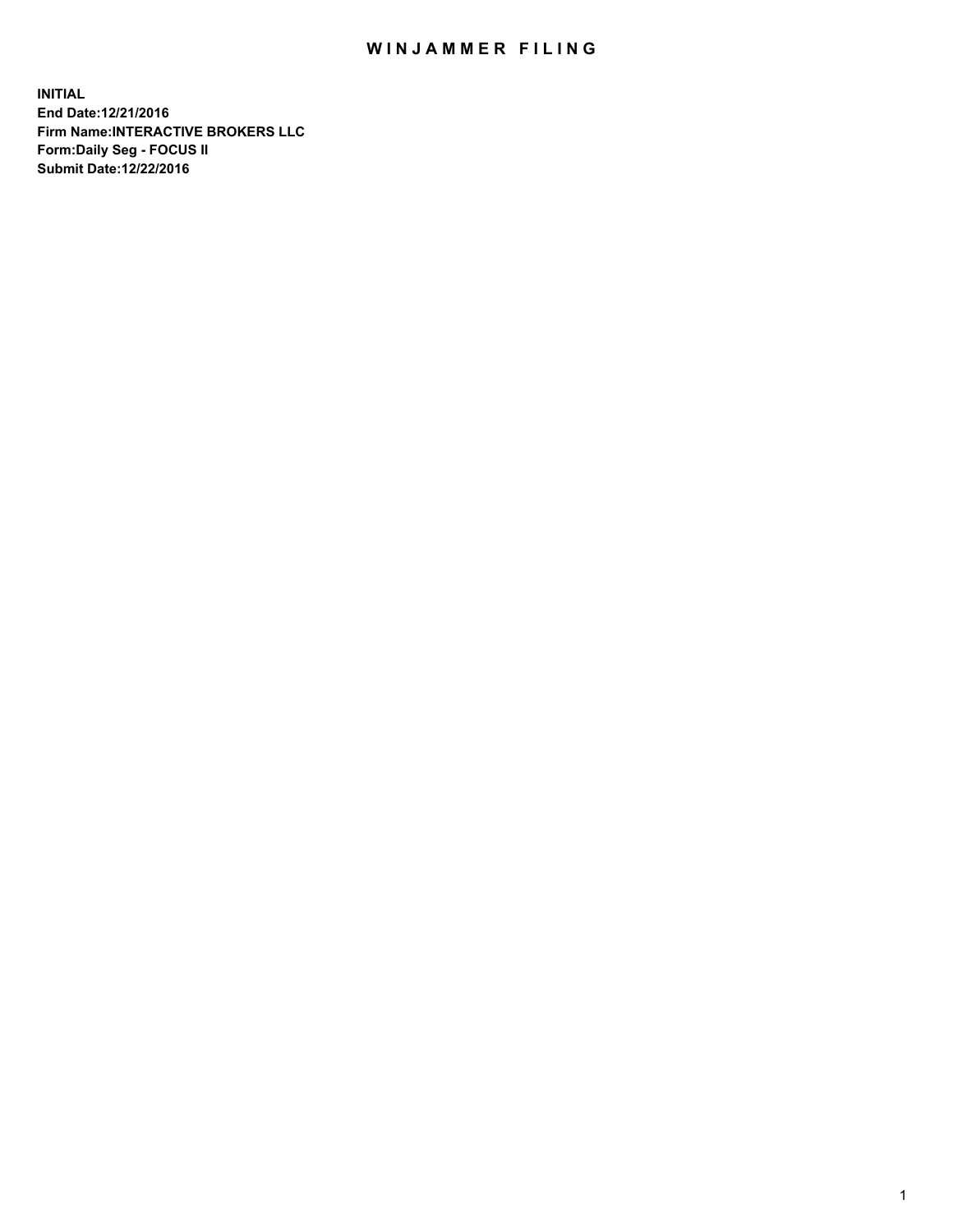## **INITIAL End Date:12/21/2016 Firm Name:INTERACTIVE BROKERS LLC Form:Daily Seg - FOCUS II Submit Date:12/22/2016 Daily Segregation - Cover Page**

| Name of Company<br><b>Contact Name</b><br><b>Contact Phone Number</b><br><b>Contact Email Address</b>                                                                                                                                                                                                                          | <b>INTERACTIVE BROKERS LLC</b><br>James Menicucci<br>203-618-8085<br><u>jmenicucci@interactivebrokers.c</u><br>om |
|--------------------------------------------------------------------------------------------------------------------------------------------------------------------------------------------------------------------------------------------------------------------------------------------------------------------------------|-------------------------------------------------------------------------------------------------------------------|
| FCM's Customer Segregated Funds Residual Interest Target (choose one):<br>a. Minimum dollar amount: ; or<br>b. Minimum percentage of customer segregated funds required:%; or<br>c. Dollar amount range between: and; or<br>d. Percentage range of customer segregated funds required between:% and%.                          | $\overline{\mathbf{0}}$<br>0<br>155,000,000 245,000,000<br>0 <sub>0</sub>                                         |
| FCM's Customer Secured Amount Funds Residual Interest Target (choose one):<br>a. Minimum dollar amount: ; or<br>b. Minimum percentage of customer secured funds required:%; or<br>c. Dollar amount range between: and; or<br>d. Percentage range of customer secured funds required between:% and%.                            | $\overline{\mathbf{0}}$<br>$\overline{\mathbf{0}}$<br>80,000,000 120,000,000<br>00                                |
| FCM's Cleared Swaps Customer Collateral Residual Interest Target (choose one):<br>a. Minimum dollar amount: ; or<br>b. Minimum percentage of cleared swaps customer collateral required:% ; or<br>c. Dollar amount range between: and; or<br>d. Percentage range of cleared swaps customer collateral required between:% and%. | $\overline{\mathbf{0}}$<br>$\overline{\mathbf{0}}$<br>0 <sub>0</sub><br><u>00</u>                                 |

Attach supporting documents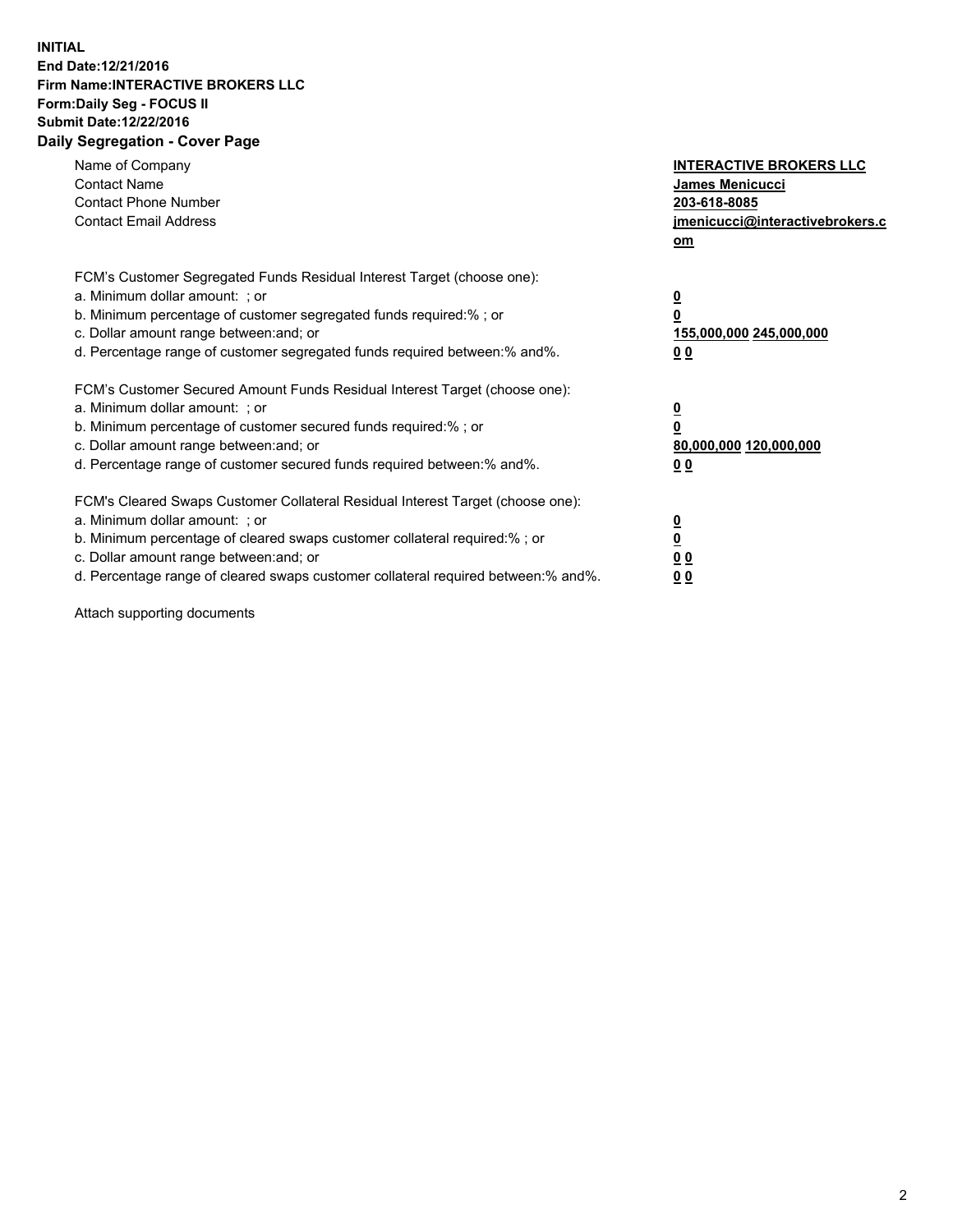## **INITIAL End Date:12/21/2016 Firm Name:INTERACTIVE BROKERS LLC Form:Daily Seg - FOCUS II Submit Date:12/22/2016 Daily Segregation - Secured Amounts**

|                | Daily Jegregation - Jeculed Aniounts                                                                       |                                  |
|----------------|------------------------------------------------------------------------------------------------------------|----------------------------------|
|                | Foreign Futures and Foreign Options Secured Amounts                                                        |                                  |
|                | Amount required to be set aside pursuant to law, rule or regulation of a foreign                           | $0$ [7305]                       |
|                | government or a rule of a self-regulatory organization authorized thereunder                               |                                  |
| 1.             | Net ledger balance - Foreign Futures and Foreign Option Trading - All Customers                            |                                  |
|                | A. Cash                                                                                                    | 333,741,235 [7315]               |
|                | B. Securities (at market)                                                                                  | 0 [7317]                         |
| 2.             | Net unrealized profit (loss) in open futures contracts traded on a foreign board of trade                  | 12,343,566 [7325]                |
| 3.             | Exchange traded options                                                                                    |                                  |
|                | a. Market value of open option contracts purchased on a foreign board of trade                             | 261,069 [7335]                   |
|                | b. Market value of open contracts granted (sold) on a foreign board of trade                               | $-30,567$ [7337]                 |
| 4.             | Net equity (deficit) (add lines 1.2. and 3.)                                                               | 346,315,303 [7345]               |
| 5.             | Account liquidating to a deficit and account with a debit balances - gross amount                          | 61,280 [7351]                    |
|                | Less: amount offset by customer owned securities                                                           | 0 [7352] 61,280 [7354]           |
| 6.             | Amount required to be set aside as the secured amount - Net Liquidating Equity                             | 346,376,583 [7355]               |
|                | Method (add lines 4 and 5)                                                                                 |                                  |
| 7.             | Greater of amount required to be set aside pursuant to foreign jurisdiction (above) or line                | 346,376,583 [7360]               |
|                | 6.                                                                                                         |                                  |
|                | FUNDS DEPOSITED IN SEPARATE REGULATION 30.7 ACCOUNTS                                                       |                                  |
| $\mathbf{1}$ . | Cash in banks                                                                                              |                                  |
|                | A. Banks located in the United States                                                                      | 3,785,938 [7500]                 |
|                | B. Other banks qualified under Regulation 30.7                                                             | 0 [7520] 3,785,938 [7530]        |
| 2.             | Securities                                                                                                 |                                  |
|                | A. In safekeeping with banks located in the United States                                                  | 391,560,524 [7540]               |
|                | B. In safekeeping with other banks qualified under Regulation 30.7                                         | 0 [7560] 391,560,524 [7570]      |
| 3.             | Equities with registered futures commission merchants                                                      |                                  |
|                | A. Cash                                                                                                    | $0$ [7580]                       |
|                | <b>B.</b> Securities                                                                                       | $0$ [7590]                       |
|                | C. Unrealized gain (loss) on open futures contracts                                                        | $0$ [7600]                       |
|                | D. Value of long option contracts                                                                          | $0$ [7610]                       |
|                | E. Value of short option contracts                                                                         | 0 [7615] 0 [7620]                |
| 4.             | Amounts held by clearing organizations of foreign boards of trade                                          |                                  |
|                | A. Cash                                                                                                    | $0$ [7640]                       |
|                | <b>B.</b> Securities                                                                                       | $0$ [7650]                       |
|                | C. Amount due to (from) clearing organization - daily variation                                            | $0$ [7660]                       |
|                | D. Value of long option contracts                                                                          | $0$ [7670]                       |
|                | E. Value of short option contracts                                                                         | 0 [7675] 0 [7680]                |
| 5.             | Amounts held by members of foreign boards of trade                                                         |                                  |
|                | A. Cash                                                                                                    | 67,202,465 [7700]                |
|                | <b>B.</b> Securities                                                                                       | $0$ [7710]                       |
|                | C. Unrealized gain (loss) on open futures contracts                                                        | 10,249,799 [7720]                |
|                | D. Value of long option contracts                                                                          | 261,068 [7730]                   |
|                | E. Value of short option contracts                                                                         | -30,567 [7735] 77,682,765 [7740] |
| 6.             | Amounts with other depositories designated by a foreign board of trade                                     | 0 [7760]                         |
| 7.             | Segregated funds on hand                                                                                   | $0$ [7765]                       |
| 8.             | Total funds in separate section 30.7 accounts                                                              | 473,029,227 [7770]               |
| 9.             | Excess (deficiency) Set Aside for Secured Amount (subtract line 7 Secured Statement<br>Page 1 from Line 8) | 126,652,644 [7380]               |
| 10.            | Management Target Amount for Excess funds in separate section 30.7 accounts                                | 80,000,000 [7780]                |
| 11.            | Excess (deficiency) funds in separate 30.7 accounts over (under) Management Target                         | 46,652,644 [7785]                |
|                |                                                                                                            |                                  |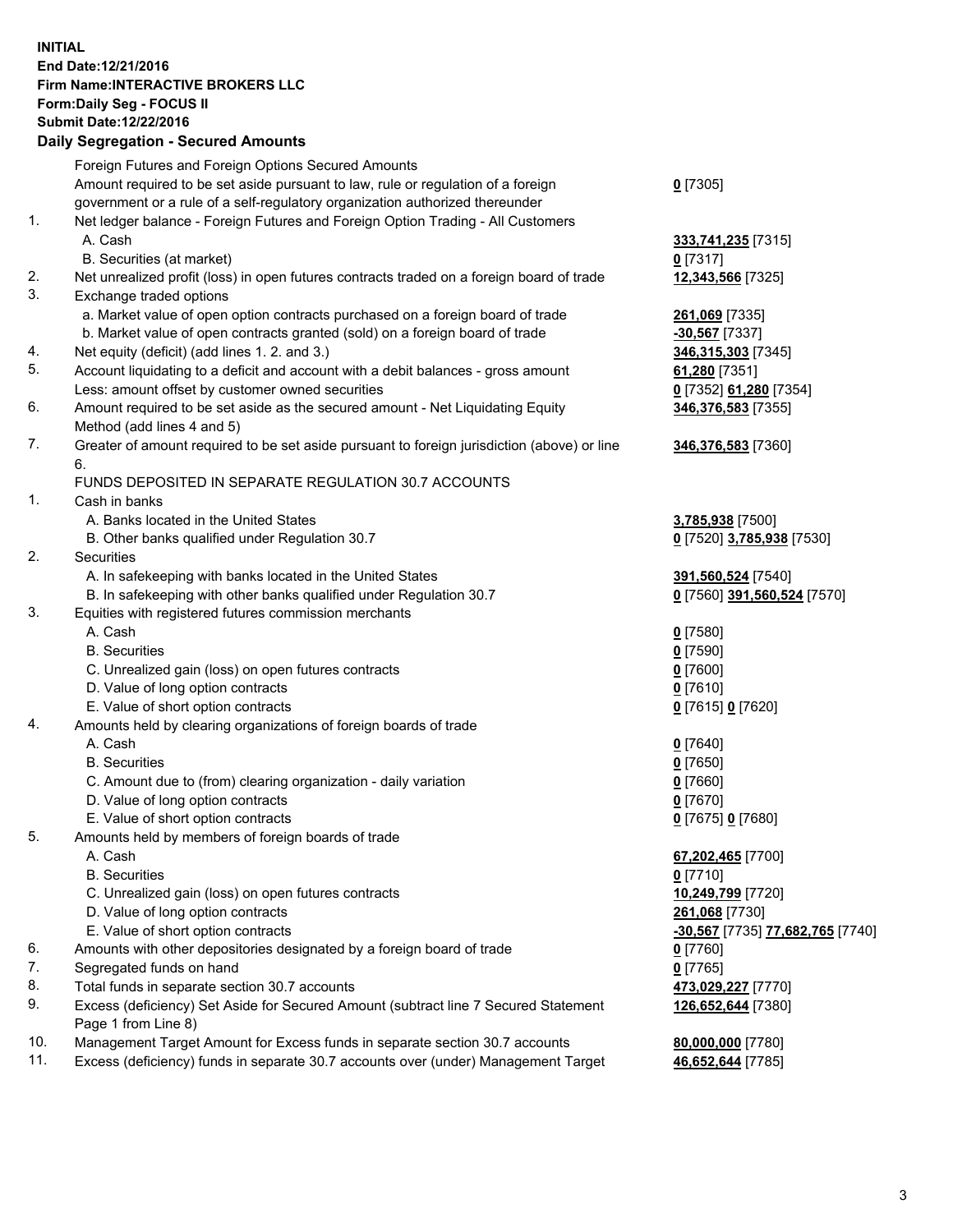**INITIAL End Date:12/21/2016 Firm Name:INTERACTIVE BROKERS LLC Form:Daily Seg - FOCUS II Submit Date:12/22/2016 Daily Segregation - Segregation Statement** SEGREGATION REQUIREMENTS(Section 4d(2) of the CEAct) 1. Net ledger balance A. Cash **3,177,787,691** [7010] B. Securities (at market) **0** [7020] 2. Net unrealized profit (loss) in open futures contracts traded on a contract market **-29,883,570** [7030] 3. Exchange traded options A. Add market value of open option contracts purchased on a contract market **108,795,987** [7032] B. Deduct market value of open option contracts granted (sold) on a contract market **-195,238,963** [7033] 4. Net equity (deficit) (add lines 1, 2 and 3) **3,061,461,145** [7040] 5. Accounts liquidating to a deficit and accounts with debit balances - gross amount **182,928** [7045] Less: amount offset by customer securities **0** [7047] **182,928** [7050] 6. Amount required to be segregated (add lines 4 and 5) **3,061,644,073** [7060] FUNDS IN SEGREGATED ACCOUNTS 7. Deposited in segregated funds bank accounts A. Cash **77,784,424** [7070] B. Securities representing investments of customers' funds (at market) **1,989,943,946** [7080] C. Securities held for particular customers or option customers in lieu of cash (at market) **0** [7090] 8. Margins on deposit with derivatives clearing organizations of contract markets A. Cash **22,961,919** [7100] B. Securities representing investments of customers' funds (at market) **1,276,407,953** [7110] C. Securities held for particular customers or option customers in lieu of cash (at market) **0** [7120] 9. Net settlement from (to) derivatives clearing organizations of contract markets **9,448,936** [7130] 10. Exchange traded options A. Value of open long option contracts **108,784,142** [7132] B. Value of open short option contracts **-195,177,130** [7133] 11. Net equities with other FCMs A. Net liquidating equity **0** [7140] B. Securities representing investments of customers' funds (at market) **0** [7160] C. Securities held for particular customers or option customers in lieu of cash (at market) **0** [7170] 12. Segregated funds on hand **0** [7150] 13. Total amount in segregation (add lines 7 through 12) **3,290,154,190** [7180] 14. Excess (deficiency) funds in segregation (subtract line 6 from line 13) **228,510,117** [7190] 15. Management Target Amount for Excess funds in segregation **155,000,000** [7194] **73,510,117** [7198]

16. Excess (deficiency) funds in segregation over (under) Management Target Amount Excess

4